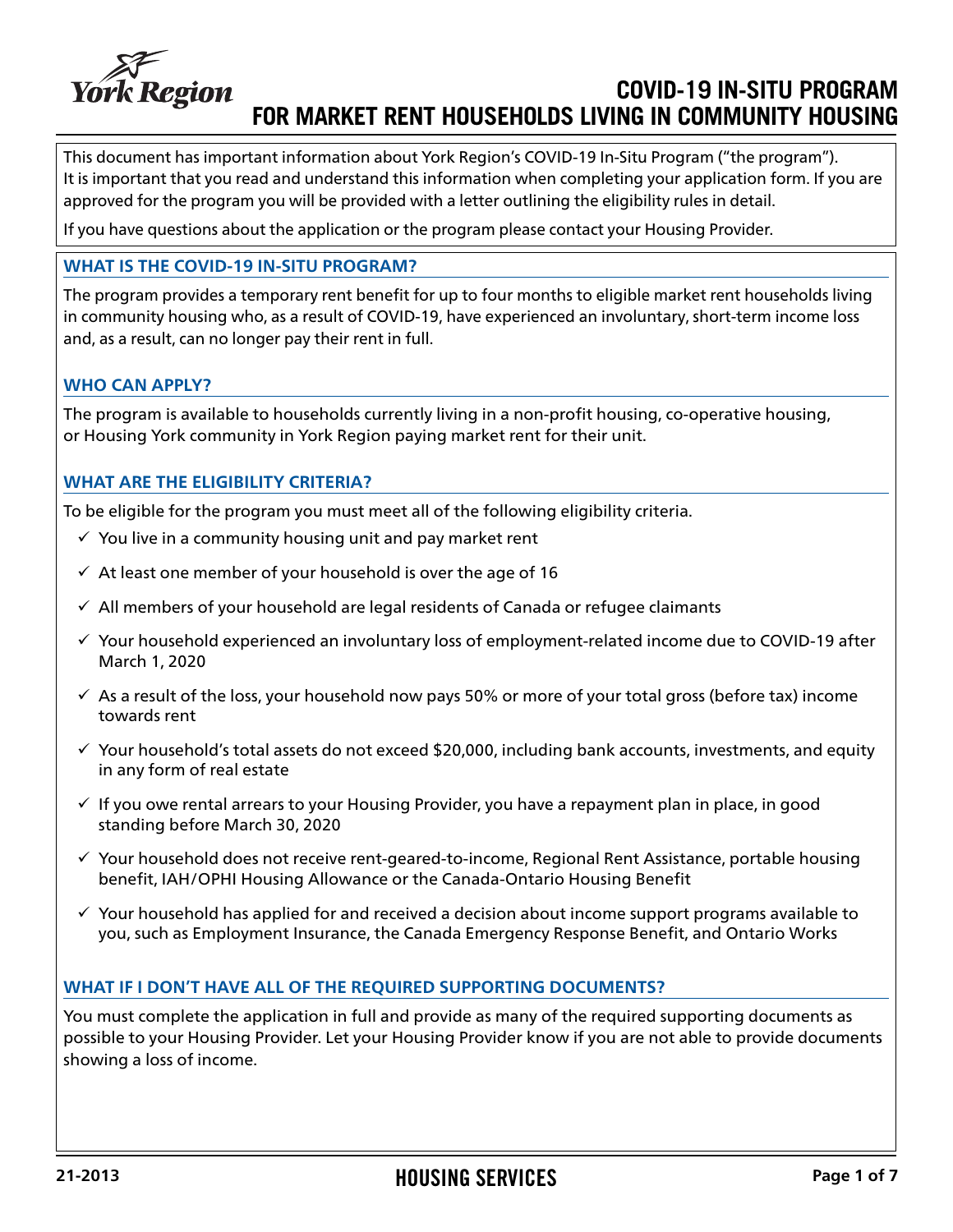

# **COVID-19 IN-SITU PROGRAM FOR MARKET RENT HOUSEHOLDS LIVING IN COMMUNITY HOUSING**

## **WHAT HAPPENS IF I AM APPROVED?**

If you are approved for the program we will send you a notice of decision by email advising you of the amount, start date, and end date of your benefit. You will pay an amount equal to about 30% of your household's gross income to your Housing Provider. The Region will pay your Housing Provider the difference between your contribution and the market rent for your unit.

Your benefit amount will be calculated based on the income you receive from other income support programs. Before applying to the program you must apply for other income sources available to you, such as the Canada Emergency Response Benefit, Employment Insurance, or Ontario Works.

#### **Example**

Jane lives in a non-profit community housing building and is renting a one-bedroom apartment with a market rent of \$1,270 per month. In 2019 her gross income was \$40,000. As a result of COVID-19, she lost her job and applied for the Canada Emergency Response Benefit on April 3, 2020, and is receiving \$2,000 per month.

Under the COVID-19 In-Situ Program, Jane would pay \$600 per month (30% of her monthly income) towards rent. The Region pays the Housing Provider \$670 per month, the difference between Jane's contribution and the market rent for the unit.

If you receive social assistance such as Ontario Works you will pay the maximum shelter allowance for your household to your Housing Provider. The Region will pay your Housing Provider the difference between your maximum shelter allowance and the market rent for your unit.

If you are not eligible for the Canada Emergency Response Benefit, Employment Insurance, or Ontario Works, you will pay a minimum rent amount of \$390 per month.

## **WILL THE BENEFIT BE RECALCULATED IF MY INCOME CHANGES?**

The benefit is generally calculated once based on your income at the time of approval.

## **WHAT WILL HAPPEN IF I MISREPRESENT INFORMATION ON MY APPLICATION?**

If the Region becomes aware that you have knowingly misrepresented information on your application your benefit will end and you may have to pay the benefit back in full to the Region.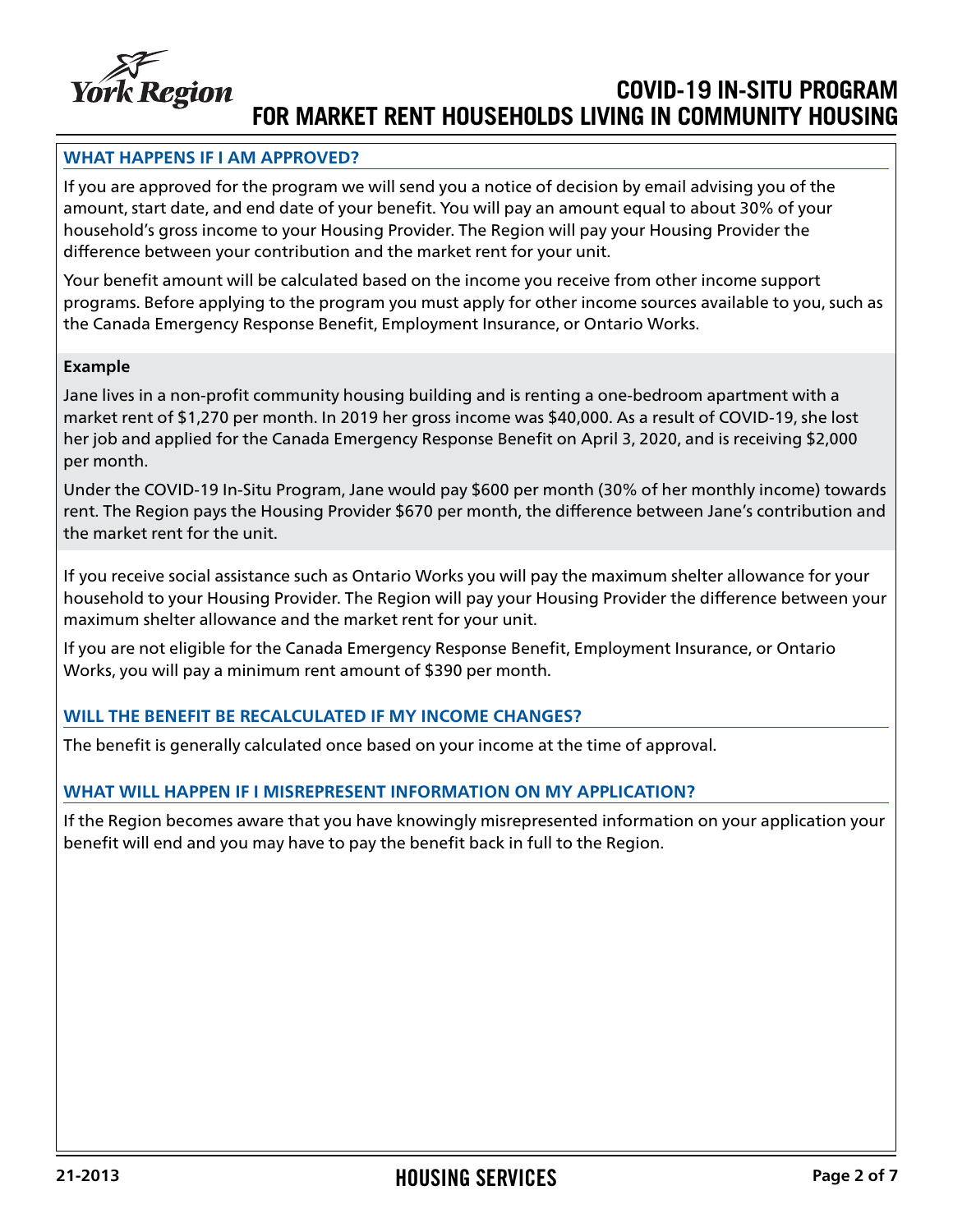

## **INSTRUCTIONS**

Please complete this form in full and provide the completed application and all supporting documents to your Housing Provider. Your Housing Provider will forward your completed application to York Region for review.

Housing Provider Name:

# SECTION 1 – HOUSEHOLD INFORMATION

|                        | Number of bedrooms in your unit: Bachelor $\Box$ 1 bdrm. $\Box$ 2 bdrm. $\Box$ 3 bdrm. $\Box$ 4 bdrm. $\Box$ |                             |  |
|------------------------|--------------------------------------------------------------------------------------------------------------|-----------------------------|--|
| Street address:        |                                                                                                              | Apartment number:           |  |
| City:                  | Postal code:                                                                                                 | Date moved in (MM/DD/YYYY): |  |
| Home telephone number: | Cell phone number:                                                                                           | Email:                      |  |

## **WHO LIVES WITH YOU?**

List **all** persons living with you (including yourself)

| Date of birth<br>(mm/dd/yyyy) | Relationship to you |
|-------------------------------|---------------------|
|                               | Self                |
|                               |                     |
|                               |                     |
|                               |                     |
|                               |                     |
|                               |                     |
|                               |                     |
|                               |                     |
|                               |                     |

\*Everyone in your household must have legal status in Canada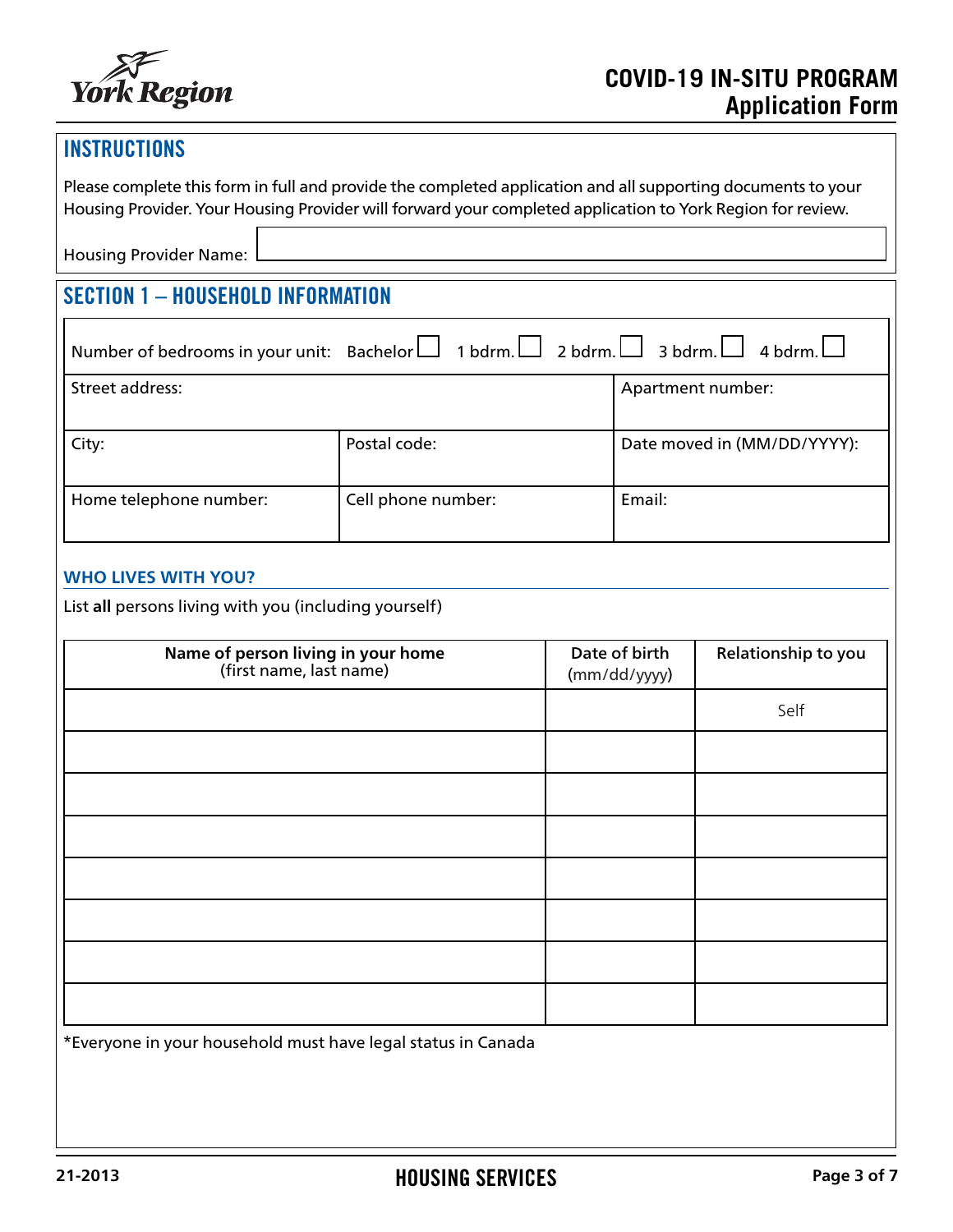

# **COVID-19 IN-SITU PROGRAM Application Form**

| <b>1. DESCRIBE WHY YOUR HOUSEHOLD'S INCOME HAS DECREASED</b>                                                                                                                                                                                                       |                                                                                                      |  |  |  |
|--------------------------------------------------------------------------------------------------------------------------------------------------------------------------------------------------------------------------------------------------------------------|------------------------------------------------------------------------------------------------------|--|--|--|
| Date of income/employment loss (MM/DD/YYYY):                                                                                                                                                                                                                       |                                                                                                      |  |  |  |
| Details:                                                                                                                                                                                                                                                           |                                                                                                      |  |  |  |
| *Provide supporting documents to your Housing Provider such as a record of employment, employment<br>termination/layoff letter, employment salary/hours decrease letter, etc.<br>2. HOW MUCH DO YOU CURRENTLY PAY MONTHLY IN RENT? DO NOT INCLUDE SEPARATE CHARGES |                                                                                                      |  |  |  |
| FOR EXTRA SERVICES, SUCH AS PARKING.                                                                                                                                                                                                                               |                                                                                                      |  |  |  |
| Rent                                                                                                                                                                                                                                                               | \$                                                                                                   |  |  |  |
| <b>Sector Support (Co-ops only)</b>                                                                                                                                                                                                                                | \$                                                                                                   |  |  |  |
| <b>Total Cost per Month</b>                                                                                                                                                                                                                                        | \$                                                                                                   |  |  |  |
| <b>3. ARREARS OR OUTSTANDING PAYMENTS OWED</b>                                                                                                                                                                                                                     |                                                                                                      |  |  |  |
|                                                                                                                                                                                                                                                                    | $\bigcup$ Yes<br>Do you owe any money or outstanding payments to your Housing Provider?<br><b>No</b> |  |  |  |
| Amount owed \$                                                                                                                                                                                                                                                     |                                                                                                      |  |  |  |
| $O$ Yes $O$<br>Do you have a repayment plan in place?<br><b>No</b>                                                                                                                                                                                                 |                                                                                                      |  |  |  |
| <b>4. OTHER HOUSING BENEFITS</b>                                                                                                                                                                                                                                   |                                                                                                      |  |  |  |
| Do you or any of your household members receive any of the following: rent-geared-to-income, Regional<br>Rent Assistance, portable housing benefit, IAH/OPHI Housing allowance, Canada-Ontario Housing Benefit?                                                    |                                                                                                      |  |  |  |
| $O$ Yes $O$ No                                                                                                                                                                                                                                                     |                                                                                                      |  |  |  |
| If yes, what is the name of the housing benefit:                                                                                                                                                                                                                   |                                                                                                      |  |  |  |
|                                                                                                                                                                                                                                                                    |                                                                                                      |  |  |  |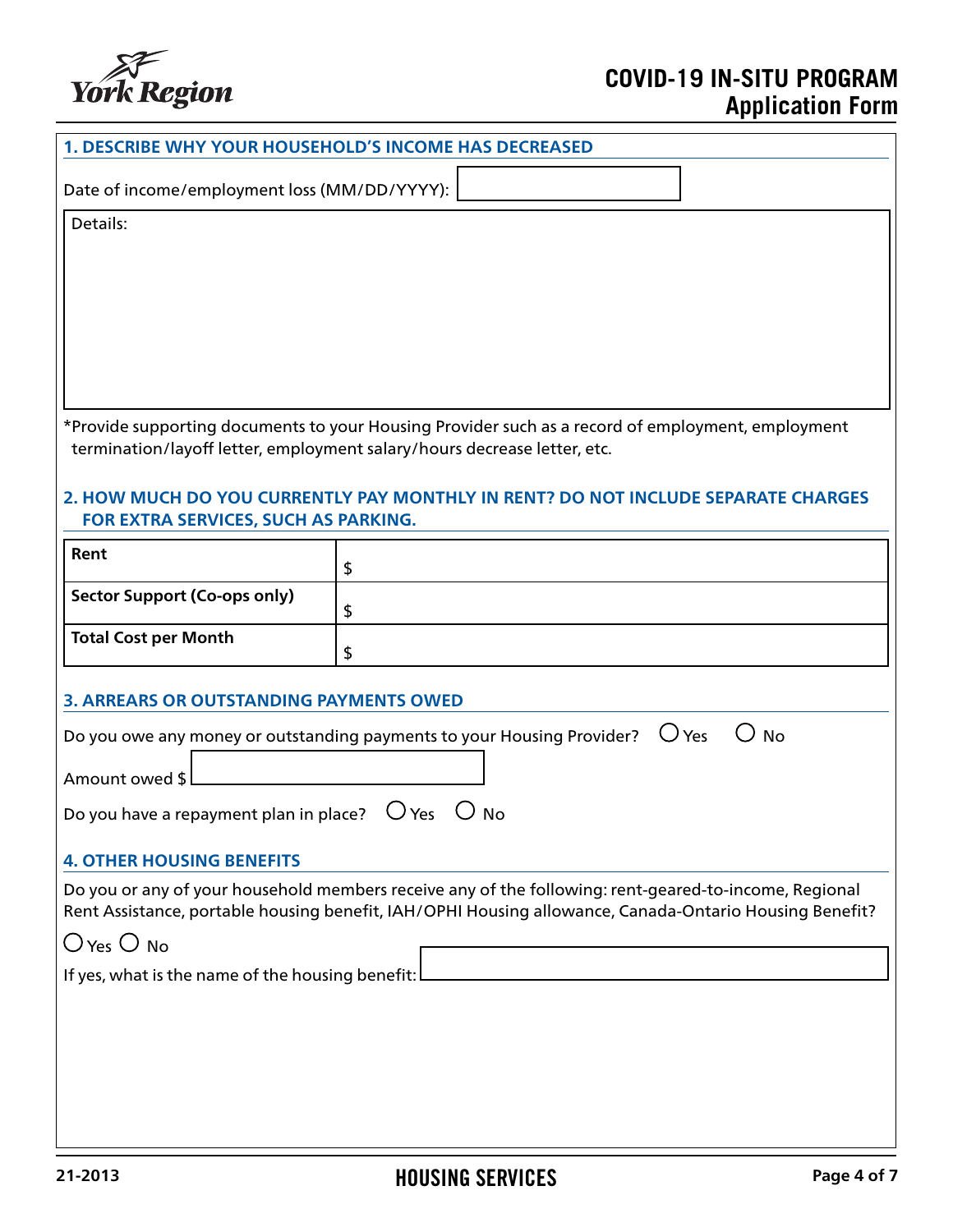

# SECTION 2 – YOUR HOUSEHOLD INCOME AND ASSETS **1. WHAT WAS YOUR INCOME BEFORE THE LOSS OF INCOME, AND WHAT IS IT NOW?**  $\checkmark$  Attach a copy of the most recent income tax return and notice of assessment for every member of your household aged 16 and older  $\checkmark$  Attach copies of paystubs verifying previous income (past three months)  $\checkmark$  Attach copies of documents verifying current income **List all the members of your household who are 16 or older and all income received from every source (Canada and other countries) for each person** Full-time student income is excluded Please enter the name of the school attended in the income sections Household Member Income Source or School Attended Former Gross Monthly Income Current Gross Monthly Income **Example**: John Smith | ABC Company | \$3,500 \$0 **Example**: John Smith | Employment Insurance | \$0  $\left| \right\rangle$  \$2,000 **Example**: Mary Smith | Pension from Germany | \$350 \$350 **Example**: Daniel Smith University of Toronto N/A N/A N/A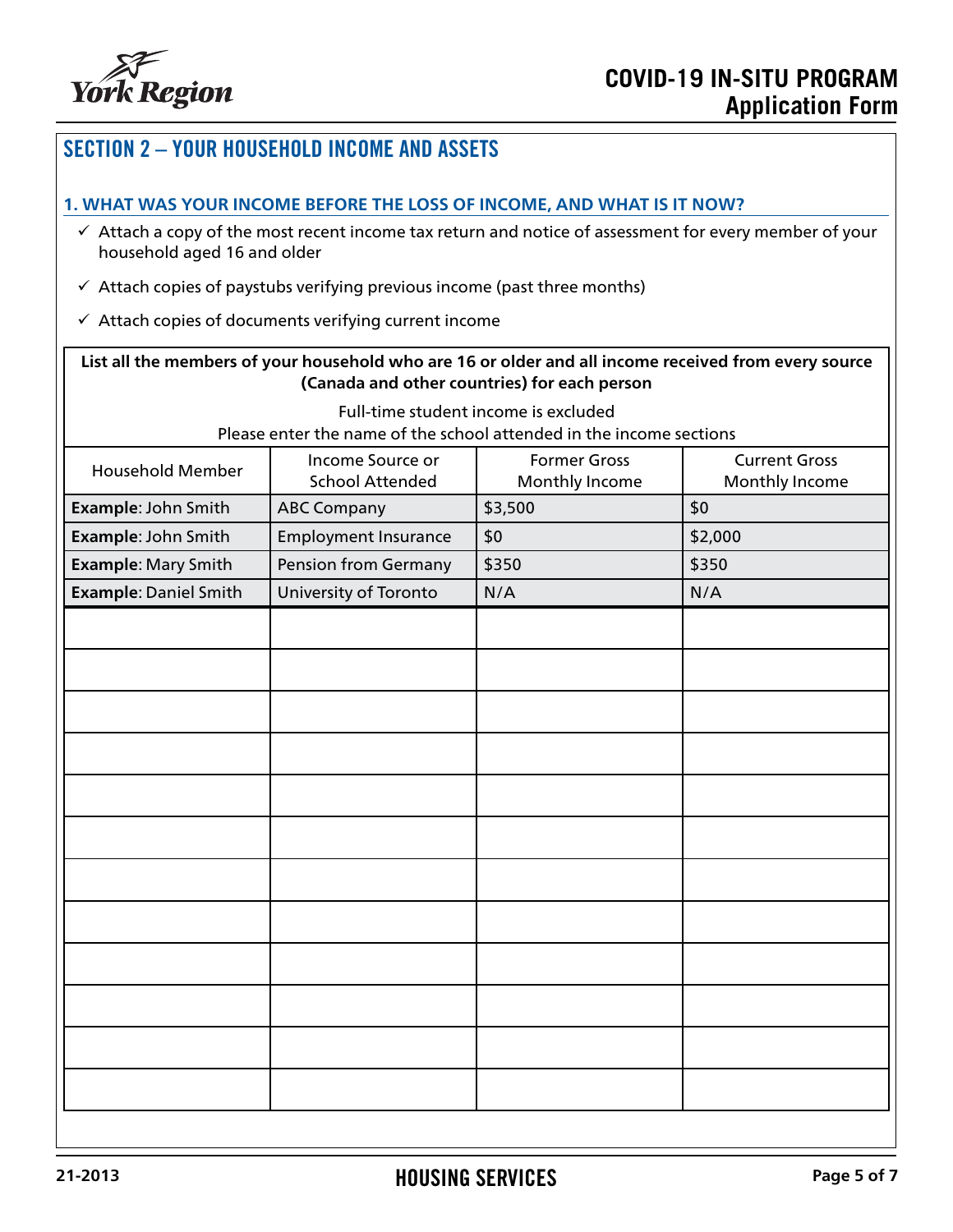

## **2. ASSETS OWNED BY ALL MEMBERS OF YOUR HOUSEHOLD**

Does the total value of assets owned by you and any of your household members exceed \$20,000?

 $\bigcap$  Yes  $\bigcap$  No

Examples of assets include:

- Bank accounts in Canada and other countries
- Investments such as Guaranteed Income Certificates (GICs), stocks, or bonds
- Equity in any form of real estate in Canada and other countries

## SECTION 3 – APPLICANT CHECKLIST

**Remember, you must attach the following documents to your application:**

- $\checkmark$  Documents verifying your income loss (for example, a copy of the record of employment or most recent pay stub showing year-to-date income)
- $\checkmark$  Copies of the most recent income tax and notice of assessment for all household members age 16 and older
- $\checkmark$  Copies of income verification documents, including pension and allowance such as OW or ODSP

Submit your completed application and all supporting documents to your Housing Provider. Your application will not be considered without all of the required documents. If you are unable to provide the information outlined above please talk to your Housing Provider.

## SECTION 4 – COLLECTION OF PERSONAL INFORMATION AND DECLARATION

Personal information contained on this form is collected by The Regional Municipality of York under the legal authority of the Municipal Act, 2001, for the purposes of determining eligibility for the Regional Rent Assistance Program and evaluating program participation, administration and performance outcomes. Personal information will be retained, used, disclosed and disposed of in accordance with the Municipal Freedom of Information and Protection of Privacy Act, R.S.O. 1990, c.M.56, and all applicable federal and provincial legislation and regulations governing the collection, retention, use, disclosure and disposal of information.

For more information about the collection of personal information, contact:

The Regional Municipality of York 17150 Yonge Street , 5th Floor Newmarket, ON L3Y 8V3

1-877-464-9675, ext. 72062 Program Manager, Housing Programs